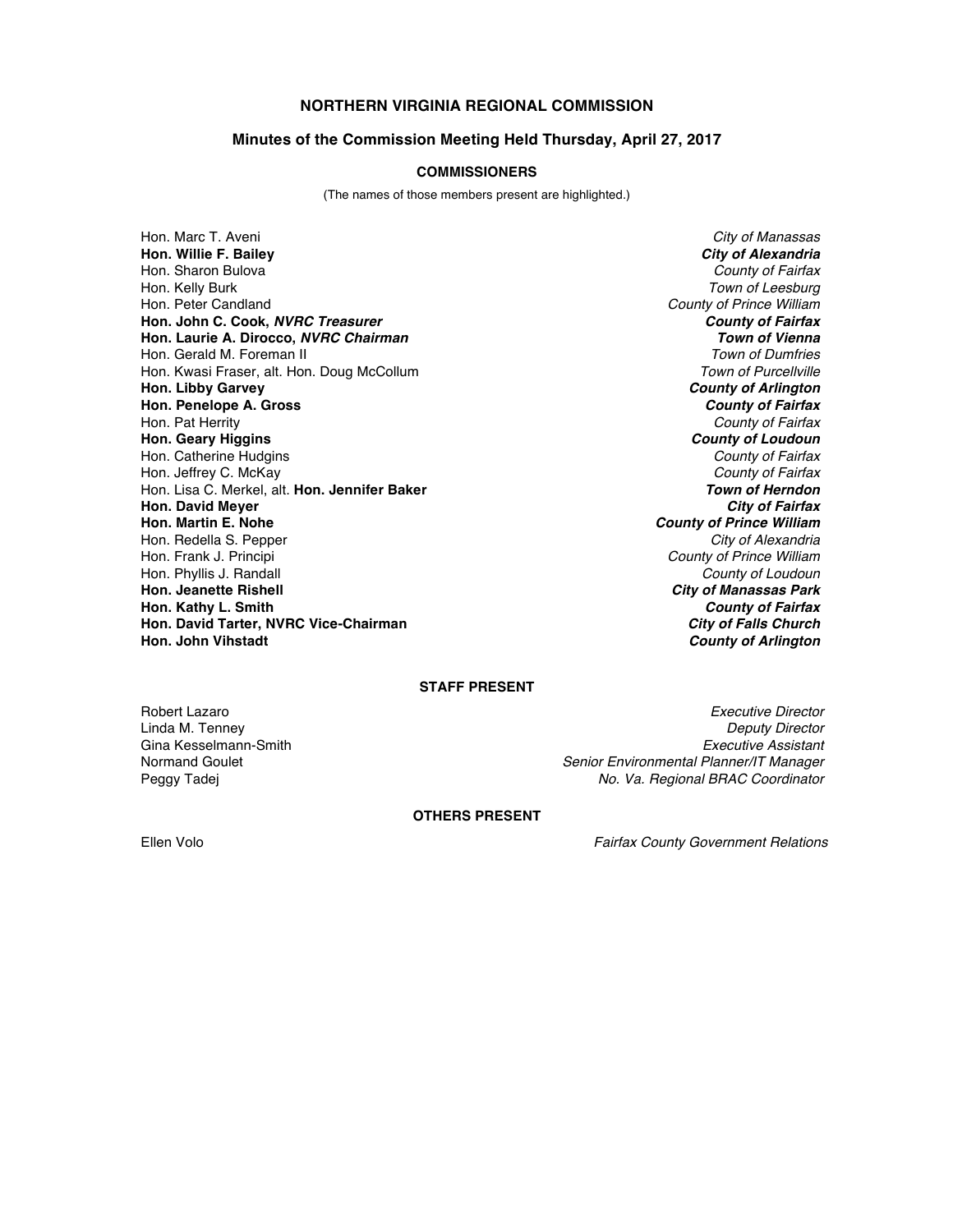Summary Minutes of the Commission April 27, 2017 Page 2

ALLEGIANCE

- CALL TO ORDER Chairman DiRocco called the meeting to order at 7:33 p.m.
- PLEDGE OF The Pledge of Allegiance was recited by all present.
- ROLL CALL The roll was called and all members present or absent were noted for the record.

DISCUSSION Issues Follow Up

At the Commission meeting in February Commissioners identified the issues of Governance, Energy, Workforce/Affordable Housing and Economic Development as topics for further investigation and discussion.

Mr. Lazaro brought to the Commission's attention that the distributed write up of the issues is to help focus the discussion and give Commissioners the opportunity to hone in on subject matters for further study, review and action.

- 1. Governance
	- A subcommittee was created to work on this matter in depth and consists out of the following Commission members:
		- Commissioner Vihstadt
		- Commissioner Cook<br>• Commissioner Garve
		- Commissioner Garvey
		- Commissioner Smith
		- Commissioner Bailey
- 2. Energy
	- Chairman DiRocco referred to the issues write up and pointed out that NVRC is doing a fair amount already.
- 3. Workforce/Affordable Housing
	- Commissioner Gross emphasized the importance of continuing to have a discussion with the business community.
	- Commissioner Gross also reminded the Commissioners that the Community and Military Partnership Meeting is May 11, 2017 from 10 am to Noon at the NVRC office. It will be a roundtable discussion with Government, private sector, Military and academic organizations on cyber security. The focus will also be on Workforce needs and development actions.
- 4. Economic Development
	- Chairman DiRocco said that it touches 2. and 3. (see above)
	- Commissioner Gross suggested a tour of the Inova Center for Personalized Health
	- The Go Virginia matter is still unclear.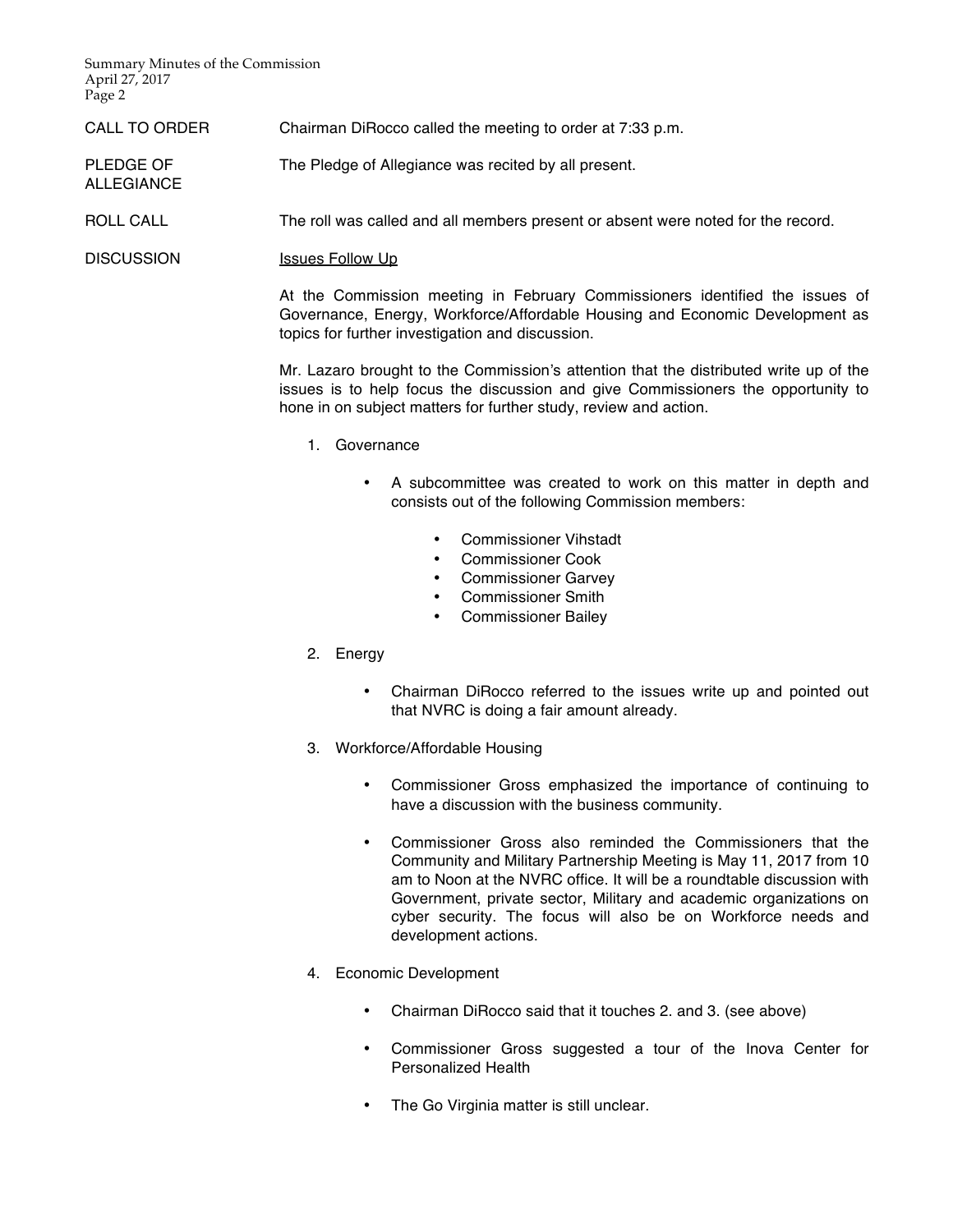Summary Minutes of the Commission April 27, 2017 Page 3 EXECUTIVE DIRECTOR'S REPORT

Mr. Lazaro presented his report to the Commission, which included the financial report for March 2017 and the following:

- Pedestrian Safety Workshops with AARP
	- o NVRC partnered with AARP and Inova Health System for two programs. Combined both events brought more than 200 people together. NVRC shared its Share VA Roads information.
- Plan NoVA Natives Outreach Sessions
	- $O = 4/29/2017$ Prince William Compost Awareness Day 10:00 am - 2:00 pm Balls Ford Road Waste Facility, 1300 Balls Ford Road, Manassas, Virginia 20112
	- $O = 4/29/2017$ Northern Alexandria Native Plant Sale 9:00 am - 2:00 pm The Church of St. Clement, 1701 N. Quaker Lane Alexandria, Virginia 22302
	- $O = 4/29/2017$ Alexandria Earth Day 10:00 am - 2:00 pm Lenny Harris Memorial Fields at Braddock Park, 1005 Mt. Vernon Ave., Alexandria
	- $O = 5/6/2017$ Reston Association Spring Festival 1:00 pm - 5:00 pm Walker Nature Center, 11450 Glade Drive, Reston
	- o 5/20/2017 Mason Neck State Park Eagle Festival 10:00 am - 6:00 pm 7301 High Point Rd., Lorton, VA 22079
- Meeting at Canadian Embassy
	- o NVRC staff met with the Second Secretary and Trade Commissioner for Infrastructure and Clean Technologies at the Canadian Embassy at the invitation of the Embassy.
	- o They are interested in working with NVRC and partner organizations regarding issues surrounding renewables, waste water, storm water and adaptation.
- NVRC Data Portal
	- o We have established an open data portal to provide access to publicly available information via the various open data local government portals and other organizations in the region.
- Soliarize NoVA Spring 2017 Kicks Off
	- $\circ$  Town of Vienna recognizes homeowners who went solar in 2016 as